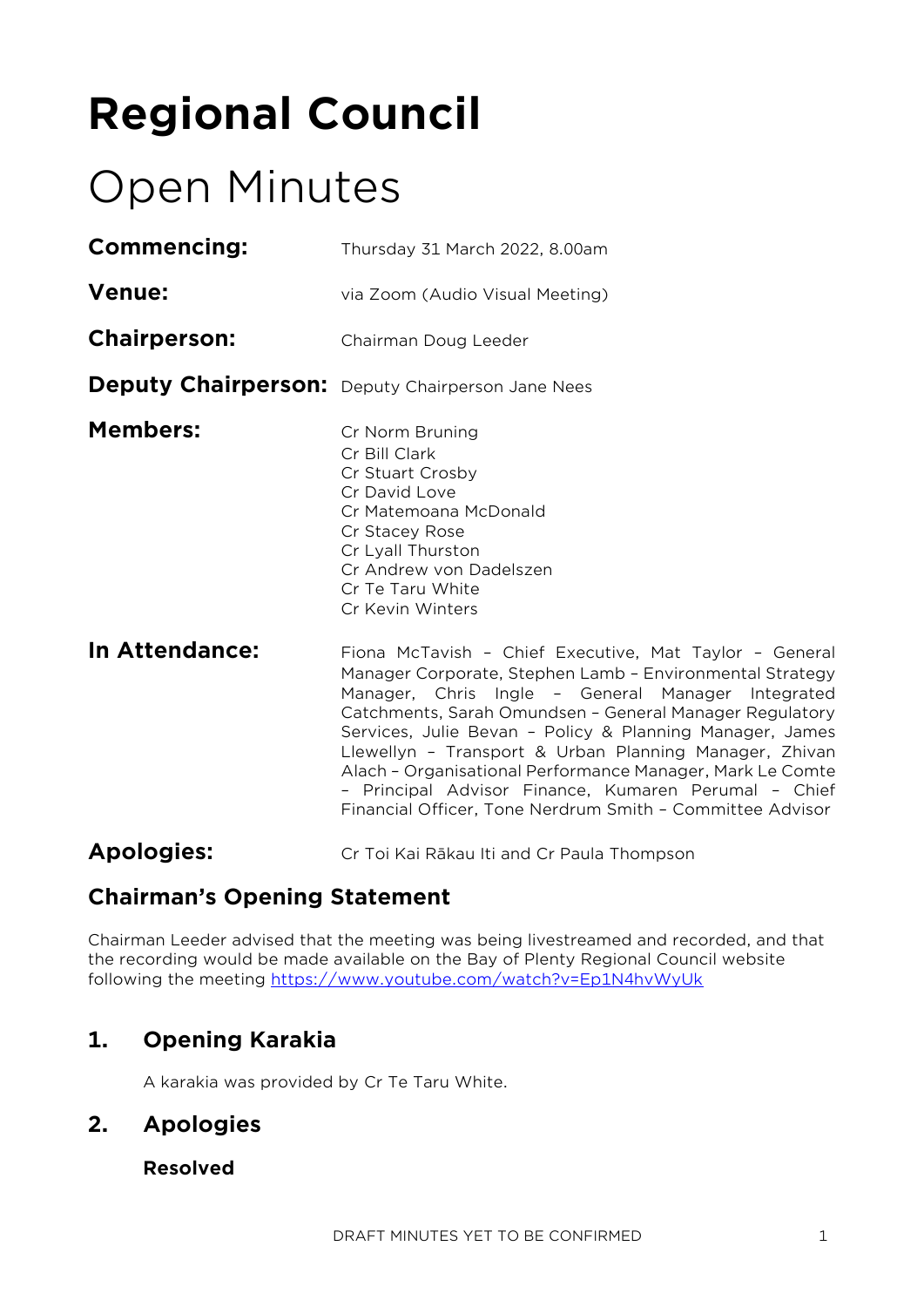#### **That the Regional Council:**

**1 Accepts the apologies from Cr Toi Kai Rākau Iti and Cr Paula Thompson tendered at the meeting.**

> **Leeder/Winters CARRIED**

# **3. Declaration of Conflicts of Interest**

None declared.

# **4. Reports**

## **Decisions Required**

# **4.1 Statements of Proposal for Changes to Policies**

Presented by: Mark Le Comte – Principal Advisor Finance

#### **Key Points:**

- Provided an outline of the key substantial changes, including creating the ability to set targeted rates in the future for particular infrastructure projects
- Important to get the balance between private vs public benefit right in the user fees and charges policy
- Existing rates remission arrangements would be continued in the next financial year when Regional Council would invoice its own rates
- The enabling provisions for sustainable homes would allow for targeted rates to be a repayment mechanism for loans. The terms of any loan would be agreed in writing with the ratepayer
- Rates remission for multiple owned māori land being developed would be approved upfront, with Council working closely with the owners/developers to ensure there were clear terms and duration.
- 8.25am Cr Love **entered** the meeting.

8.29am – Cr McDonald **entered** the meeting.

#### **Key Points - Members:**

- Noted that the targeted rating proposal was an enabling tool, rather than an intended targeted rate application
- It should be 'optional' to provide personal information to ensure it was not a compulsory requirement that would deter submitters from participating in the consultation process
- Important to apply caution to consent application charging regimes to ensure cumulative costs did not become excessive
- Queried if the Regional Infrastructure Targeted Rate Proposal was sufficiently specific to prevent it from being used in different ways than intended.

#### **Items for Staff Follow Up:**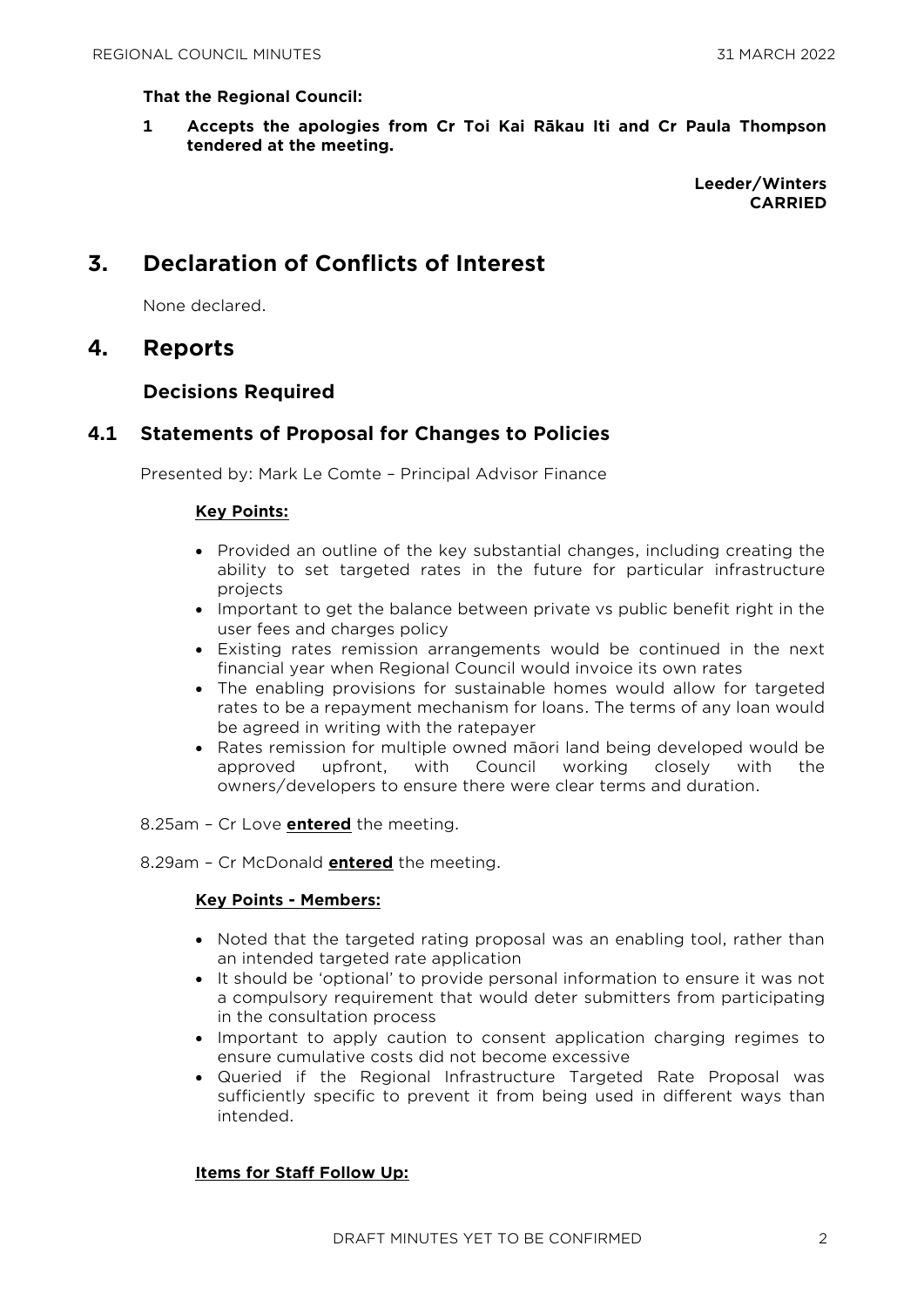Consultation document: Clarify that the targeted rating proposal was an enabling tool and that the new targeted rates would not be set in 2022/23.

## **Resolved**

**That the Regional Council:**

- **1 Receives the report, Statements of Proposal for Changes to Policies;**
- **2 Approves the following Statements of Proposal and Draft Policies for public consultation:**
	- **(a) Revenue and Financing Policy;**
	- **(b) Fees and Charges Policy;**
	- **(c) Rates Remission Policy;**
	- **(d) Joining a Regional Shared Services Organisation; and**
- **3 Delegates to the Chief Executive to make any minor editorial changes required to these Statements of Proposal.**
- **4 Confirms the decision has a medium level of significance as determined by the Council's Significance and Engagement Policy. Council has identified and assessed different options and considered community views as part of making the decision, in proportion to the level of significance.**

**Winters/White CARRIED**

# **4.2 Toi EDA - Council Controlled Organisation Exemption**

Presented by: Fiona McTavish – Chief Executive.

#### **Key Points:**

- Noted that Toi EDA reported to Council on a regular basis through the Strategy & Policy Committee
- The exemption had been approved by the Eastern Bay councils in the past and this was expected to occur again. The matter was considered to be of a procedural nature.

## **Resolved**

#### **That the Regional Council:**

- **1 Receives the report, Toi EDA - Council Controlled Organisation Exemption.**
- **2 Exempts Toi EDA from the provisions related to Council Controlled Organisations, as provided for under section 7 of the Local Government Act 2002 for a period of three years from March 2022 to March 2025.**
- **3 Notes that Ōpōtiki, Whakatāne and Kawerau District Councils are undertaking an approval process to exempt Toi EDA from the CCO requirements.**

**Leeder/Crosby CARRIED**

# **4.3 Recommendations from Public Transport Committee**

*Presentation - Free Bus Fares pdf - Council 31 March 2022: Objective ID A4068966*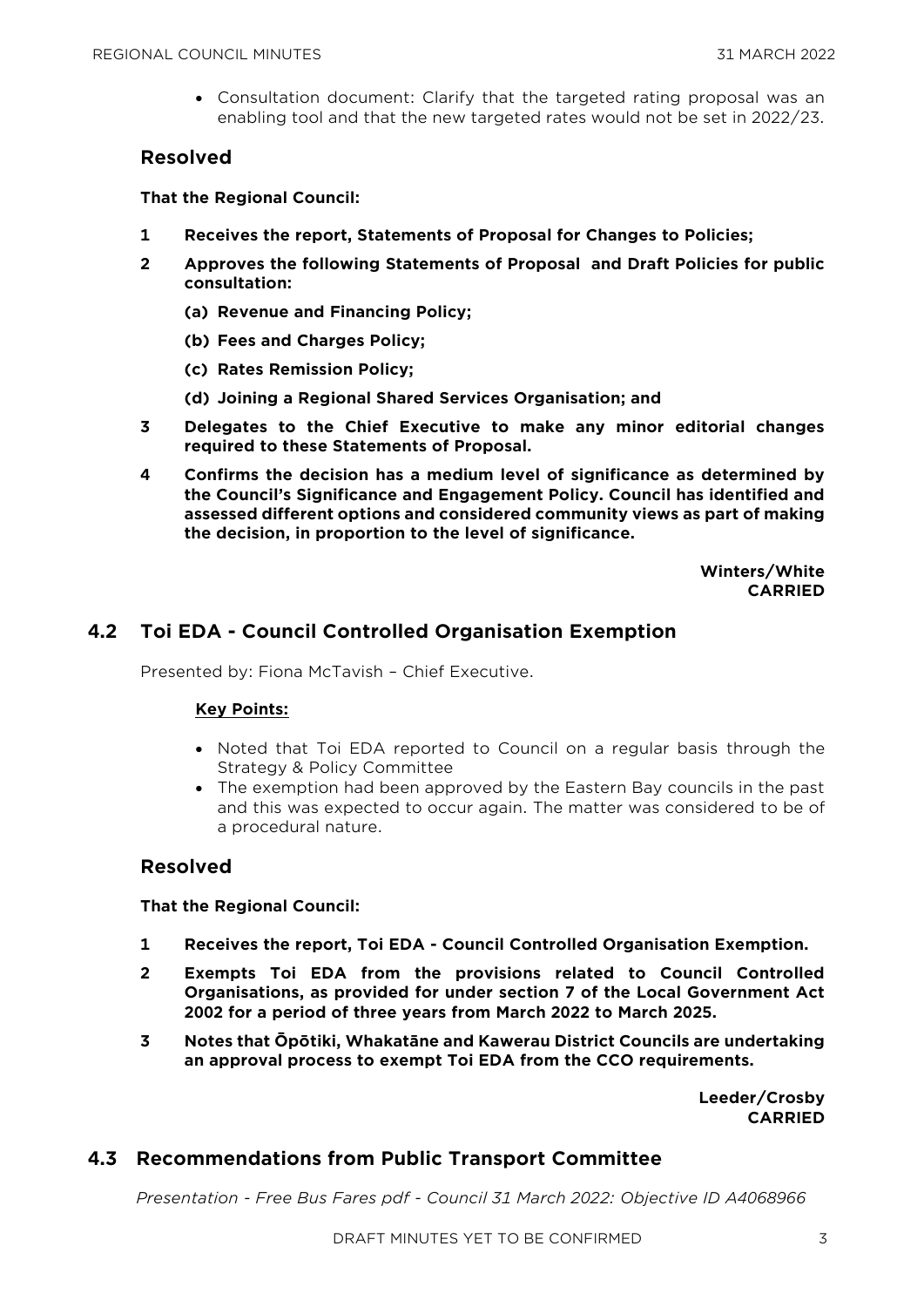Presented by James Llewellyn – Transport & Urban Planning Manager, supported by Fiona McTavish – Chief Executive.

### **Key Points - Presentation:**

- Free Bus Fares
- PTC Resolution
- Most Effective Patronage Impacts
- Mode Shift Initiatives
- Financial and Patronage Impact
- Key Challenges
- Recommendation.

## **Key Points:**

- It was important to note that introducing free fares could mean the Waka Kotahi 50% fare subsidy may not be forthcoming as this relied on Council collecting revenue
- Applying a combination of the tools/levers available would traditionally provide the best results in increasing patronage and changing travel behaviour
- The introduction of free fares for school children had resulted in increased patronage. However, anecdotal evidence indicated that children who otherwise walked would take the bus if it was free, which did not reduce private vehicle use
- Immediate introduction of free fares, i.e. by 1 April, would only be possible if Bee Cards were not swiped which meant valuable travel data would not be collected
- Data would be collected for the three month period of 50% reduction in fares through use of the Bee Card/Regional Integrated Ticketing System
- Recognised the link between increased cost of private vehicle use and increased public transport patronage, however travel mode shift would only occur if the alternative options were both attractive and viable.

### **Key Points - Members:**

- Noted the significant effort of staff to accommodate the 50% public transport subsidy announced by central government on 14 March
- Collecting data through the Bee Card was crucial as part of wider modeshift investments.

# **Resolved**

#### **That the Regional Council:**

- **1 Receives the report, Recommendations from Public Transport Committee;**
- **2 Rejects the recommendation from the Public Transport Committee meeting held on 17 March 2022 specific to the report, Chairperson's Report to: Recommend to Regional Council that staff investigate options for a full bus service incorporating free fares to improve patronage, and align with the government announcement of half price fares, as a trial for a period of three months; and instead adopts the following:**

#### **That the Regional Council:**